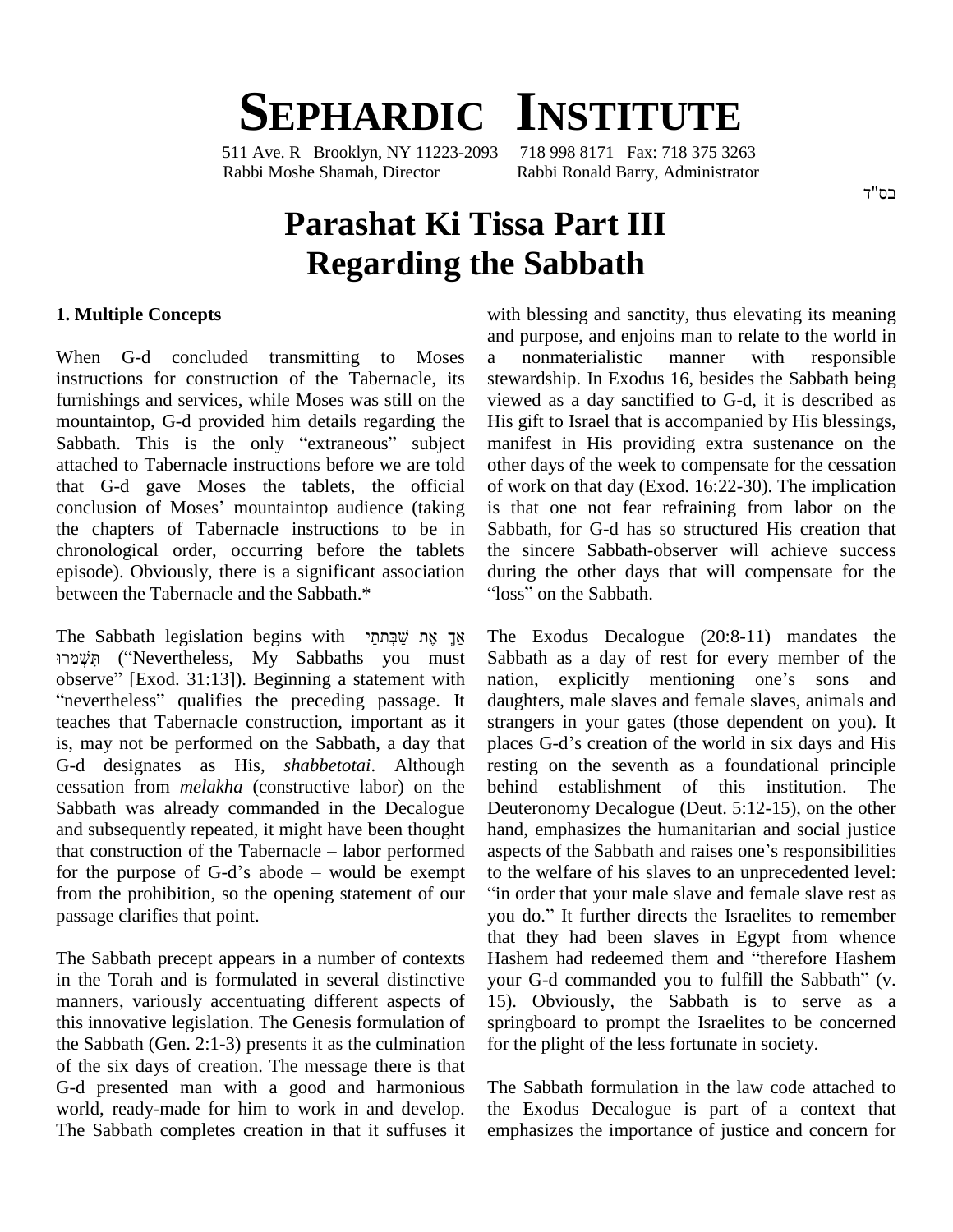the underprivileged. After prescribing that the land lie fallow for the seventh year so that the needy may eat of it and also the animals (Exod. 23:10-11), the Torah speaks of observing the Sabbath day. Its purpose is of it and also the animals (Exod. 23:10-11), the Torah cospeaks of observing the Sabbath day. Its purpose is position as "in order that your ox and donkey may rest Ta and your slave [lit: son of your maid-servant] and the given as "in order that your ox and donkey<br>and your slave [lit: son of your maid-servar<br>stranger may become refreshed" (v.12).

In our passage, the Sabbath is presented with a different emphasis than in its previous attestations and mountain and G-d's presence abode on it for six days. its words and clauses are arranged in a most artistic form (a matter we shall expand upon later in this its words and clauses are arranged in a most artistic On the form (a matter we shall expand upon later in this Mose study). Hashem defines the day as "a sign between Me mour and you throughout your generations that you may study). Hashem defines the day as "a sign between Me mountain for forty days. To what end are the six days and you throughout your generations that you may and the seventh singled out from the forty? In know that I, Hashem highlights the fact that Israel is a holy nation only through the activity of Hashem.

The Sabbath is also described as an eternal covenant between Hashem and Israel (בְּרִית עוֹלִם) as well as "an everlasting sign that in six days Hashem created Hashemeaven and earth and on the seventh day He ceased Taber<br>from work and was refreshed" (v. 17). The dire on the heaven and earth and on the seventh day He ceased Tabernacle-related instructions, "as you were shown consequences for violating this holy day by performance of prohibited labor are spelled out.

### **2. Sabbath-Tabernacle Association**

Placement of the Sabbath passage in immediate proximity to instructions for the Tabernacle reflects much more than the qualification that Tabernacle ("Moses completed" [40:33]). construction is not to be performed on the Sabbath. Indeed, the Sabbath-Tabernacle association reflects a certain congruence in concept and purpose. Both are expressions of holiness, bringing this most important value to bear on the two basic spheres of reality. The Sabbath is the sanctification of a portion of time while the Tabernacle involves the sanctification of a specific area of space. From these domains sanctity is to emanate to the rest of the reality they are part of.

The integral linkage between the two is manifest in Leviticus 19:30 and again in 26:2, where the two, and 2:3). I The integral linkage between the two is manifest in  $\bullet$  In (Leviticus 19:30 and again in 26:2, where the two, and 2:3). I only those two, are joined in the same verse: "You (Exod shall keep My Sabbaths and venerate my sanctuary, I only those two, are joined in the same verse: "You (Exceps Shall keep My Sabbaths and venerate my sanctuary, I am Hashem." (The Talmud explains an aspect of this linkage as defining the categories of work that are forbidden on the Sabbath, the thirty-nine categories of *melakha* that were necessary for Tabernacle construction.)

The Torah accounts of creation, the Sabbath and the Tabernacle contain a number of striking correspondences that connect the three and clearly point to another dimension in G-d's intention with the Tabernacle. (See Nehama Leibowitz, citing Buber, *Iyunim BeSefer Shemot*, Heb., pps. 350-352.) ●

 Immediately preceding the instructions for the mountain and G-dí<sup>s</sup> presence abode on it for six days. Tabernacle the Torah states that Moses ascended the On the seventh day He summoned Moses, whereupon Moses entered the cloud; he remained on the mountain for forty days. To what end are the six days and the seventh singled out from the forty? In mountain for forty days. To what end are the six days<br>and the seventh singled out from the forty? In<br>Leibowitz' words: "In six days Hashem made heaven and earth. The responsibility for construction of Tabernacle and furnishings He placed upon man, but its plans He formulated in the six days, and on the seventh day summoned Moses and Moses was shown the plans" (p. 350). This is the frame of reference of seventh day summoned Moses and Moses was shown<br>the plans" (p. 350). This is the frame of reference of<br>Hashem's several remarks to Moses concerning the plans" (p.  $350$ ). This is the frame of reference of Hashem's several remarks to Moses concerning<br>Tabernacle-related instructions, "as you were shown<br>on the mountain," in slightly varying formulations.

• Genesis describes G-d's completion of creation first as יִיכְלוּ ("they were completed"), in the passive form • Genesis describes G-d's completion of creation first as [יִכֻלוּ 'they were completed''), in the passive form (Gen. 2:1), followed by יַיְכֵל ('G-d completed''), in the active form (2:2). Similarly, Exodus describes (Gen. 2:1), followed by יְיָכֵל אֱלֹקִים ("G-d completed"), in the active form (2:2). Similarly, Exodus describes<br>the Tabernacle's completion first as יֲחֲבָל ("it was in the active form (2:2). Similarly, Exodus describes<br>the Tabernacle's completion first as חֲכָל יוֹשָׁה ("it was<br>completed" [Exod. 39:32]), followed by יַיְכַל מֹשֶׁה the Tabernacle's completion firs<br>
completed" [Exod. 39:32]), foll<br>
("Moses completed" [40:33]).

• Genesis states: יֵיִרְא אֱלֹקִים אֶת כַּל אֱשֶׁר עֲשֶׂה וְהָנֵּה טוֹב מְאד י Genesis states: יַיִּהָ אֱלֹקִים אֶת כָּל אֲשֶׁר עָשֶׂה וְהִנֵּה טוֹב מְאד Genesis states: יַיִּה מוֹב $\gamma$ G-d saw all that He made and behold it was very • Genesis states: פִירְא אֱלֹקִים אֶת כָּל אֲשֶׁר עָשָׂה וְהִנֵּה טוֹב מְאד [Genesis states: "G-d saw all that He made and behold it was very good"<br>נֵיַרְא מִשֶׁה אֶת כָּל [Gen. 1:31]). Exodus states: יֲרָא מִשֶׁה אֶת כ d saw<br>d" [Ger<br>צוה ה' כו w all that He made and behold it was very<br>Gen. 1:31]). Exodus states: רַיֵּרְא מֹשֶׁה אֶת כָּאֲשֶׁר צִוָּה<br>הַמְּלָאכָה וְהִנֵּה עָשׂוּ אתָהּ כַּאֲשֶׁר צִוָּה (''Moses saw all the work and behold they made it in accordance with הַמְּלָאכָה וְהִנֵּה עָשׂוּ אתָהּ כַּאֲשֶׁר צִוָּה ה' כֵּן עָשׂוּ (''Moses saw all the work and behold they made it in accordance with G-d's command, thus they made it'' [Exod. 39:43]). In the human sphere, doing something in accordance G-d's command, thus they made it" [Exod. 39:43]). In the human sphere, doing something in accordance with G-d's command parallels G-d's "very good." In G-d's command parallels G-d's "very good."<br>In Genesis, "G-d blessed the seventh day" (Gen.

• In Genesis, "G-d blessed the seventh day" (Gen.<br>2:3). In Exodus, "Moses blessed them [the Israelites] (Exod. 39:43).

The conclusion is inescapable: G-d made a dwelling place for man; man is to make a dwelling place for G-d, so that His plan of a world of harmony and blessing for man based on holiness will become a reality.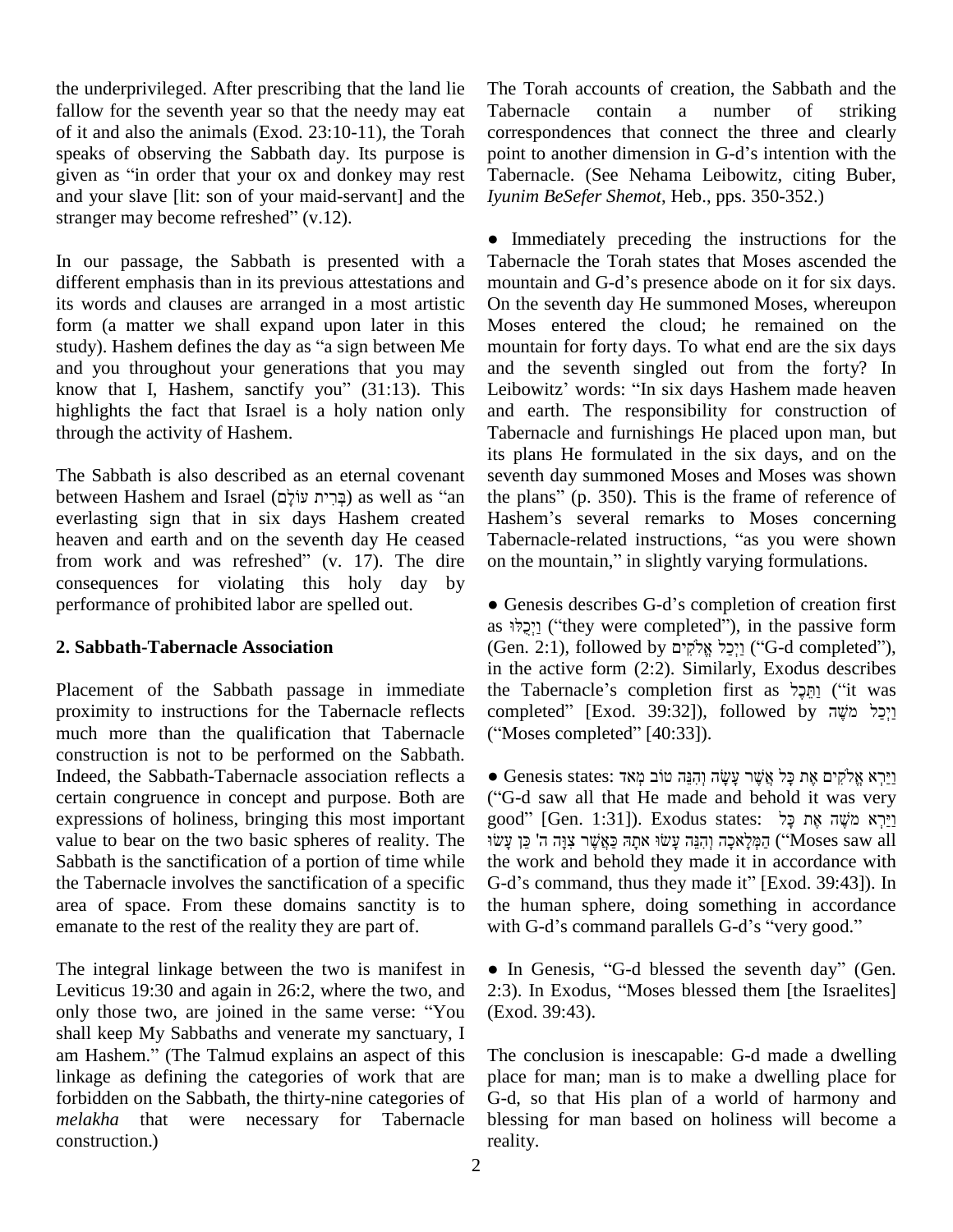In our study *Parashat Pekudei Part II: Completion of the Tabernacle* we will expand on these correspondences, pointing out the strategic locations in the text of the above-cited Exodus verses.

A distinction will subsequently be drawn between the construction phase of the sanctuary and the laws governing its actual functioning. In the latter state, and only in the sanctuary, certain services involving acts that would otherwise be violations of the Sabbath are prescribed. Sacrifices are prescribed for the Sabbath day; indeed, the daily sacrificial service is expanded prescribed. Sacrifices are prescribed for the Sabbath<br>day; indeed, the daily sacrificial service is expanded<br>for that day. Thus, besides the two *'olah* lambs sacrificed each day, one each morning and one each for that day. Thus, besides the two *'olah* lambs F'- v. 15: יוּמָת sacrificed each day, one each morning and one each E' - v. 16: יוּמָת afternoon, two additional '*olah* lambs are sacrificed D' - v. 16: לדרתם ל on the Sabbath. Perhaps this is intended to transform the weekly totals from fourteen to sixteen, that is, from the symbolism of seven to eight. This is consistent with covenant symbolism in the Torah in which the number eight and its multiples are signifiers of the covenant, apparently having superseded the symbolism of the number seven. (See our study *On* two sections use similar phrases: verse 15 states "Six" *Number Symbolism in the Torah from the Work of Rabbi Solomon D. Sassoon*.)

### **3. On Structure**

The *Ki Tissa* Sabbath passage is formulated in a remarkably artistic fashion. The substantive portion of after the passage contains eighty-three words (beginning from the word  $\frac{1}{2}$ , excluding the eleven words of The the passage contains eighty-three words (beginning superscription and the introductory instruction to speak to the Israelites, in accordance with well established precedent), with the exact center word we be speak to the Israelites, in accordance with well-<br>established precedent), with the exact center word we be<br>being שְׂבַּת (the Sabbath). There are two correlating sections, one on each side of that middle word, each comprising forty-one words and converging at that midpoint word. These sections form an extensive stem, just before the passage's conclusion. chiasm (inversion in sequential order of corresponding literary elements, as in A-B-C-C'-B'-A', sometimes, such as in our case, with a central word or phrase, denoted X in our listing below). The chiasm possesses seven pairs of items, appropriate for a passage concerning the Sabbath. (However, in accordance with an interpretative principle that we will touch upon shortly, it may be seen to contain eight pairs, counting the central component, in harmony with the<br>covenantal concept being articulated.) The chiasm Furth<br>highlights most of the passage's key components, as Exod covenantal concept being articulated.) The chiasm

follows (adapted from Y. Abishur's comments in *Olam Hatanakh*): *Olam Hatanakh*):<br>A - v. 13: אֶת שַׁבְּתתַי תִּשְׁמֹרוּ

```
- v. 13: אֶת שֲבְּתתַי תִּשְׁמֹרוּ<br>B - v. 13: אוֹת הִיא
           v. 13: אָת שַׁבְּתתַי תִּשְׁמרוּ<br>- v. 13: אוֹת הִיא Yo - v. 13<br>C - v. 13: בֵּינִי וּבֵינֵיכֶם
                 v. 13: אוֹת הִיא<br>- v. 13: בֵּינִי וּבֵינֵיכֶם<br>D - v. 13: לְדרחֵיכֶם
                P - v. 13: לְדרתֵיכֶם<br>E - v. 14: יִשְׁמֵרְתֵּם אֶת הֵשֵׁבַּת
                            v. 13: לְדרתֵיכֶם<br>- v. 14: יִשְׁמַרְתֶּם אֶת הַשַּׁבָּת<br>F - v. 14: מְחֵלֵלֶיהָ מוֹת יוּמָת
                                  v. 14: וֹּשְׁמַרְחֶם אֶת הַשַּׁבָּת<br>- v. 14: קַחַלְלֶיהָ מוֹת יוּמָת<br>G - v. 14: כָּל הָעשֶׂה בָה מְלָאכָה
                                       , מוֹת יוּמָת v. 14:<br>; מְלָאכָה v. 14: קלְאכָה<br>שׁ לַה' :X - v. 15
                                      X- v. 15: ה'ז קדש קיש
                                  G - v. 14: כְּל הָעשֶׂה בָה מְלָאכָה<br>Y - v. 15: שַׁבַּת שַׁבָּתוֹן קדָשׁ לַה<br>G' - v. 15: שֲׂבָּת יִקְלאכָה בְּיוֹם הַשַּׁבָּת
                            צְבָּתוֹן קְדֶשׁ לֵה' Y. 15: עֲבָּתוֹן קִדֶשׁ<br>KG' - v. 15: אַכָּה בִּיוֹם הַשַּׁבָּת<br>F'- v. 15: מוֹת יוּמָת
                       G' - v. 15: הַעֹּשֶׂה מְלָאכֶה בְּיוֹם הַשַּׁבָּת<br>P'- v. 15: מוֹת יוּמֶת<br>E' - v. 16: הַשֵּׁבָּת אֶת הַשֵּׁבָּת
                 מוֹת יוּמָת וּקָת E' - v. 15:<br>B' - v. 16: אֶת הַשֵּׁבָּת<br>לְדרתָם y - v. 16: לְ
           F' - v. 16: הַשַּׂבָּת אֶת הַשַּׁבָּת אֶת הַשַּׁבָּת<br>D' - v. 16: לְדרתָם<br>C' - v. 17: בֵינִי וּבֵין בְּנֵי יִשְׂרָאֱל
     C' - v. 17: בְּינִי יִבְין בְּנֵי יִשְׂרָאֵל<br>B' - v. 17: אוֹת היא
A' - v. 17: יִבְיוֹם הַשָּׁבְיעִי שַׁבַת וַיִּנַּפַּשׁ
```
Straightforward correspondences between the two sections are also present. The closings of each of the Straightforward correspondences between the two<br>sections are also present. The closings of each of the<br>two sections use similar phrases: verse 15 states "Six days may work be done, but on the seventh day there two sections use similar phrases: verse 15 states "Six days may work be done, but on the seventh day there shall be a Sabbath" and verse 17b states "For on six days Hashem made heaven and earth and on the shall be a Sabbath" and verse 17b states "For on six<br>days Hashem made heaven and earth and on the<br>seventh day He ceased from work." Also, "It is holy days Hashem made heaven and earth and on the<br>seventh day He ceased from work." Also, "It is holy<br>to you" of veerse 14, just before the center, seventh day He ceased from work." Also, "It is holy<br>to you" of veerse 14, just before the center,<br>corresponds with "holy to Hashem" of verse 15, right after the center.

There is a strong covenantal backdrop in this passage in that the  $n$ - $\nu$ <sup>- $\nu$ </sup> stem in all forms is attested eight times. In addition, as Ronald Benun has pointed out, if we begin counting from the first attestation of the In addition, as Ronald Benun has pointed out, if gin counting from the first attestation of the stem (counting  $\psi$  in v. 13, the third word in the substantive portion, as word one) the eightieth<br>word is the eighth and last attestation of the  $n-a-v$ <br>stem, just before the passage's conclusion. שב-תתי stem (counting שֲבָתתַי in v. 13, the third word in the substantive portion, as word one) the eightieth word is the eighth and last attestation of the ת-⊐-Remarkably, the exact two middle words of these eighty words (fortieth word forward from מֹאֲבְּתֹחַי and forward from מֹאֲבְתֹּחַי and fortieth word back from the last attestation of the שבת שׁבּתוֹן stem, שׁבּת of v. 17) are שׁבת שׁבּתוֹן which we have already seen to be part of the chiasm center. Accordingly, it is likely that the chiasm, comprising seven pairs, was also intended to be viewed as comprising eight elements, counting the center.

Further, analogous to what we have seen in the<br>Exodus 6 analysis regarding the strategic placement of<br>G-d's Tetragrammaton name (in what clearly is also Exodus 6 analysis regarding the strategic placement of